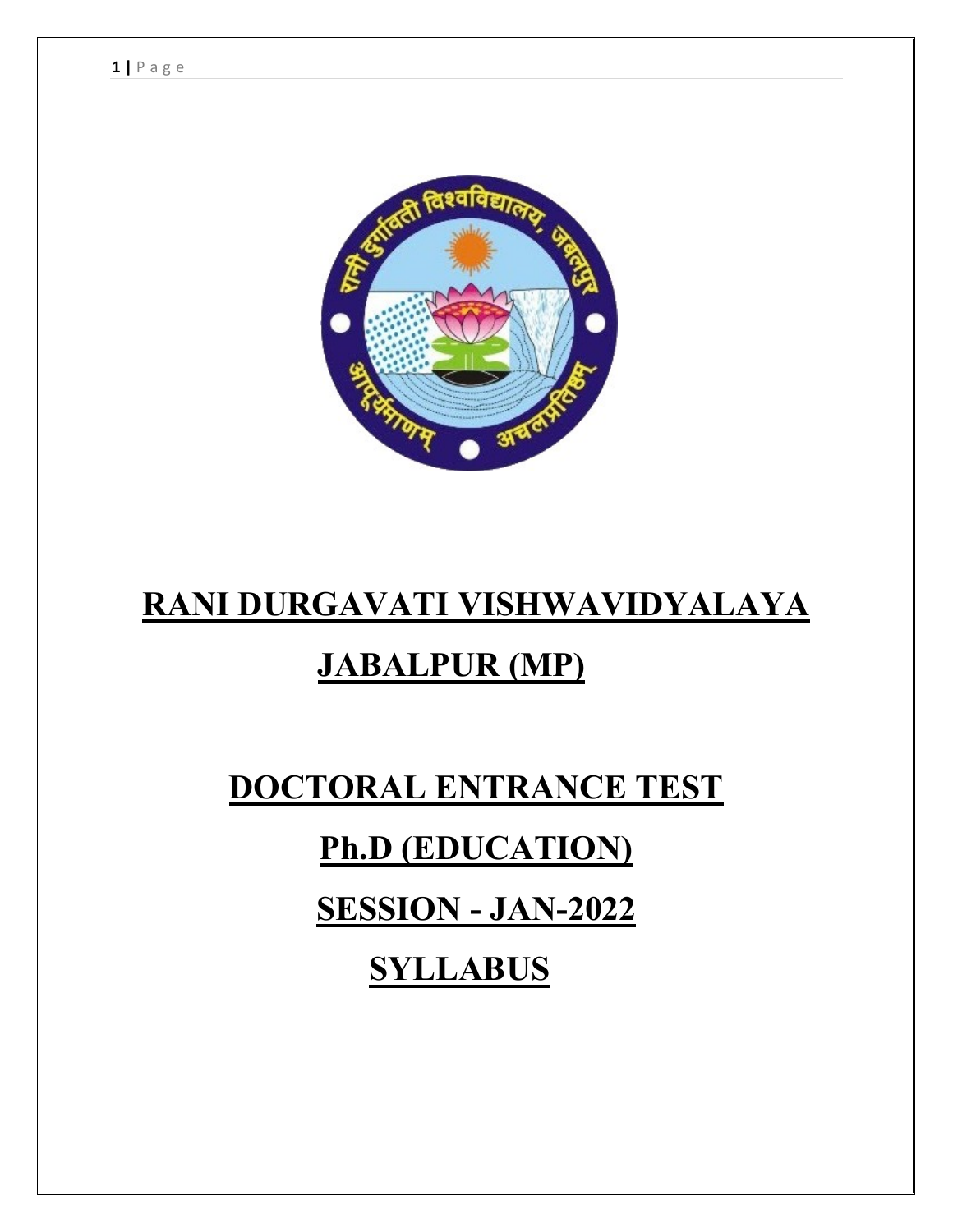### **DOCTORAL ENTRANCE TEST**

### **Ph.D (EDUCATION)**

**TIME :- 2 HOURS MAXIMUM MARKS : 100**

### **SYLLABUS**

**Part A**

**TOOL COURSES TOTAL MARKS - 50**

**A1 - EDUCATIONAL RESEARCH** 

**A2- RESEARCH DATA ANALYSIS AND INTERPRETATION**

**Part B**

**SUBJECT SPECIFIC TOTAL MARKS - 50**

**B1 -PHILOSOPHICAL PERSPECTIVE OF EDUCATION**

**B2- SOCIOLOGICAL PERSPECTIVES OF EDUCATION**

**B3 - PSYCHOLOGICAL PERSPECTIVES OF EDUCATION**

**B4- CONTEMPORARY ISSUES IN INDIAN EDUCATION**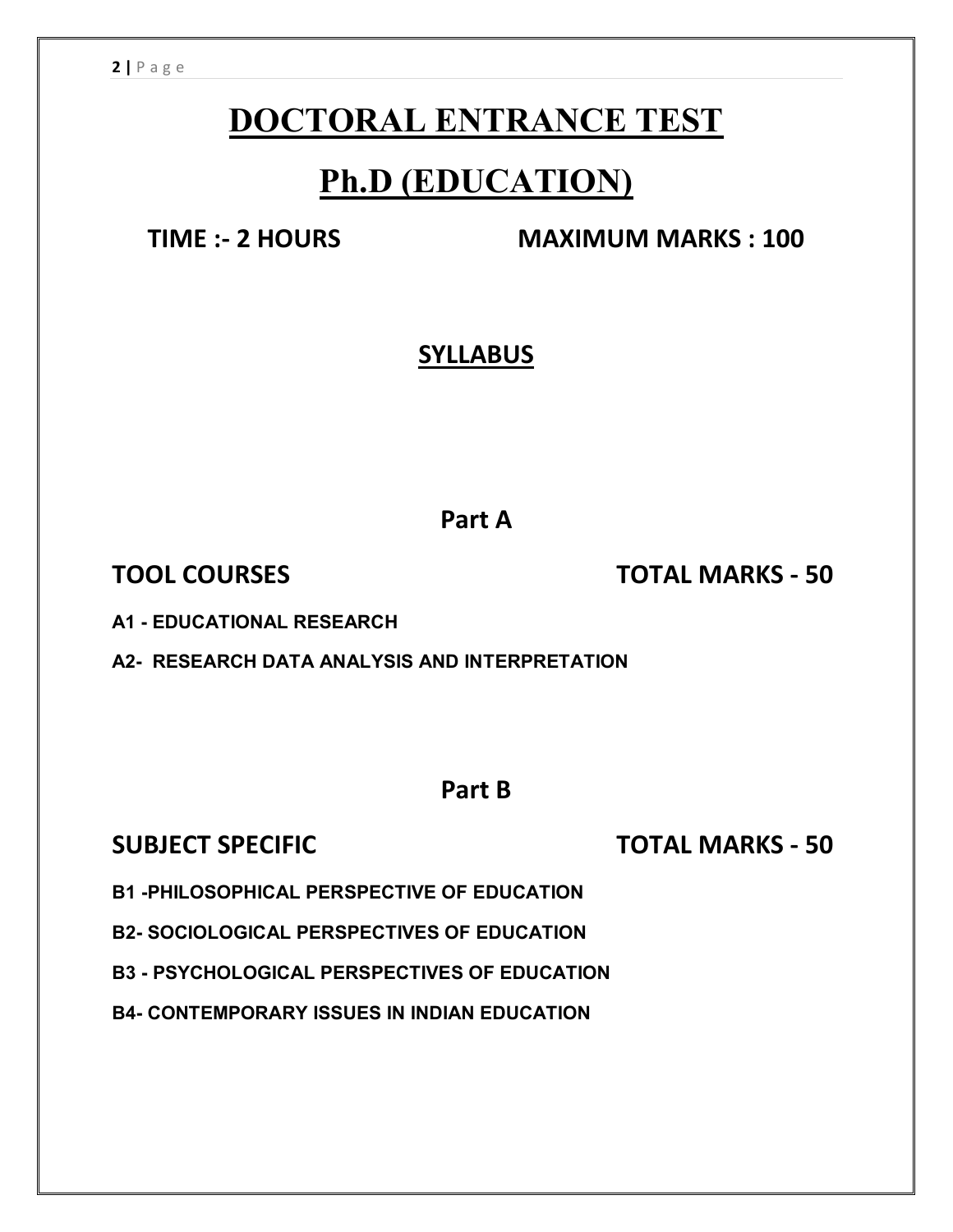### **PART A**

#### **TOOL COURSES Total Marks-50**

#### **A1- EDUCATIONAL RESEARCH Marks 25**

#### **UNIT I: SCIENTIFIC METHOD, EDUCATIONAL RESEARCH**

- Definition, Characteristics, Steps, Types: Basic/Fundamental Research, Applied Research & Action Research.
- Meaning and Definition of Qualitative and Quantitative Research.
- Variable Definition, Types: Independent and Dependent, Continuous and Discontinuous, Intervening and Concomitant.

#### **UNIT II: HYPOTHESIS**

Definition, Characteristics, Statement of the Hypothesis.

Types: Research Hypothesis, Statistical Hypothesis (Null and Directional), and Operational Hypothesis

#### **UNIT III: POPULATION, SAMPLE, AND RESEARCH DESIGN**

Definition of Population and Sample Importance of Sampling

- Sampling Techniques Purposive Sampling, Systematic Sampling, Random Sampling, Stratified Sampling, Cluster Sampling and Multi-Stage, Sampling:
- Size of Sample, Sample Error and Avoidance of Sampling Bias.
- Research Design: Concept of Experimental Design.

#### **UNIT-IV: TOOLS AND TECHNIQUES OF DATA COLLECTION**

- Characteristics of a good research tool.
- Types of research tools: their development and uses.
- Questionnaires, Interviews and observation as tools of research.
- Tests and scales such as: Projective and non-projective tests, Rating scales and Attitude scales.
- Socio-metric techniques.
- Standardization of the Tool: Item analysis, Reliability and validity of tools.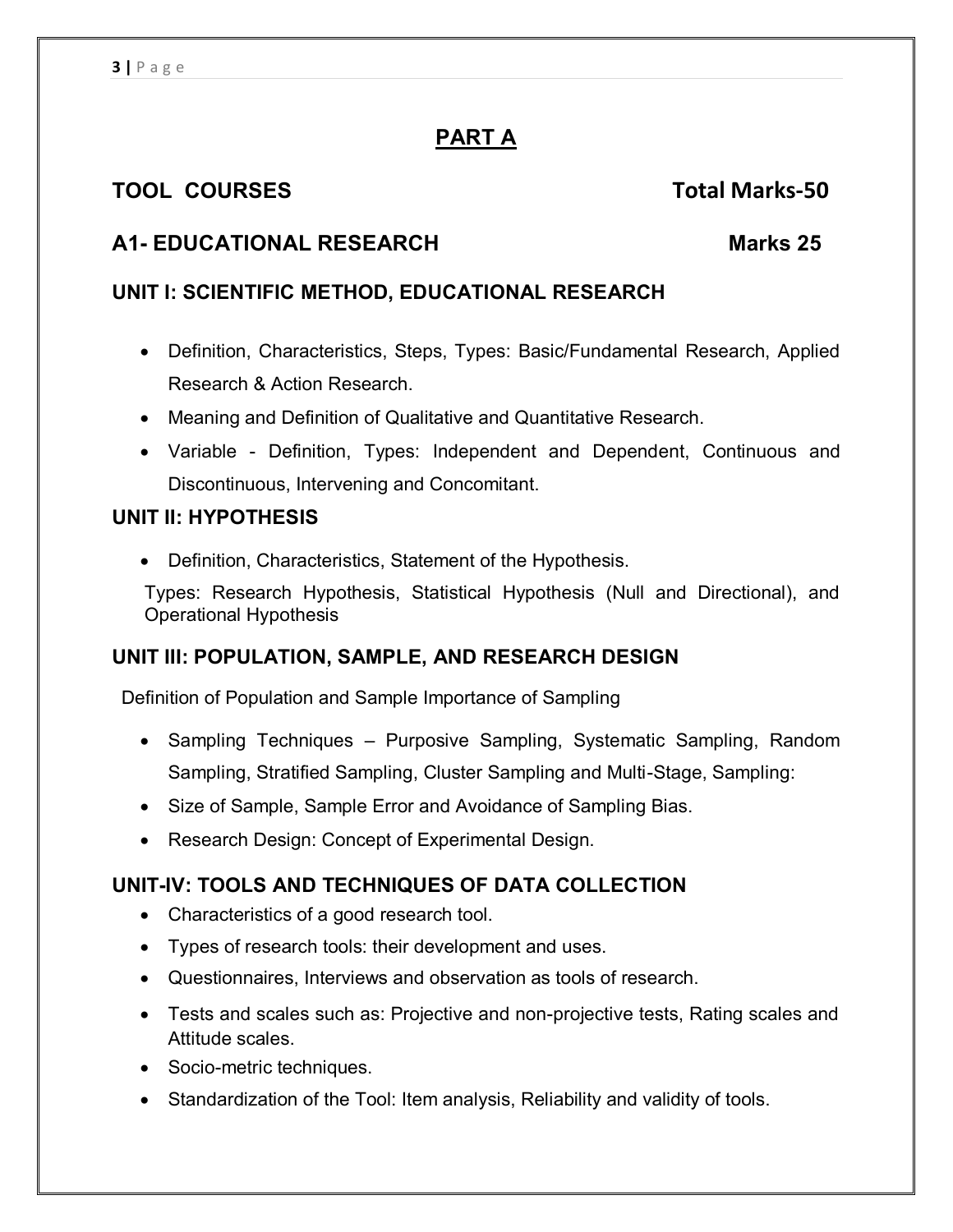#### **UNIT-V: QUANTITATIVE , QUALITATIVE RESEARCH & RESEARCH DESIGN**

- Descriptive research, Survey Research, Ex-post facto research, Experimental Research , Historical research.
- Case studies, Ethnographic studies, Phenomenological research, Naturalistic Inquiry, Meta cognition and Policy research.
- Concept of design of study
- Types: Single variable and Factorial Designs
- Factors affecting validity of experimental design

#### **REFERENCES**

Ary, D., Jacobs, L.C. and Razanch, Asghan, Introduction to Research in Education. New York: Holt Rinehart, 1972.

Best, J.W.: Research in Education. New Delhi: Prentice Hall of India Pvt.Ltd.

Buch, M.B. (Ed.): A Survey of Research in Education in India. Baroda: Centre of Advance Study in Education, M.S.University of Baroda, 1974.

Buch, M.B. (Ed.): Second Survey of Research in Education (1972-1978).Baroda: Society for Educational Research and Development, 1979.

Buch, M.B. (Ed.): Third Survey of Research in Education (1978-1983).New Delhi: NCERT, 1986.

Ebel, R.L.: A Guide to Educational Research. Boston: Allyan and Bacer Inc., 1965.

Fox, D.J.: The Research Process in Education. New York: Holt Rinehart and Winston Inc., 1969.

Furlong, Nancy E. and Others: Research Methods and Statistics An Integrated Approach. Fort Worth: Harcourt College Publishers, 2000.

Gay, L.R.: Educational Research – Competencies for Analysis and Application. New Jersey: Prentice – Hall, Inc.,1996.

Gage, N.L.: Handbook of Research on Teaching. Chicago: Rand McNelly and Co., 1963.

Ghosh, B. B.: Scientific Method and Social Research. New Delhi: Sterling Publishers Pvt. Ltd., 1982.

Good, C.V.: Essential of Educational: Methodology and Design. New York: Appleton Century Crofts, 1941.

Healy, Joseph F: Statistics- A Tool for Social Research Belmont, C.A. Wadsworth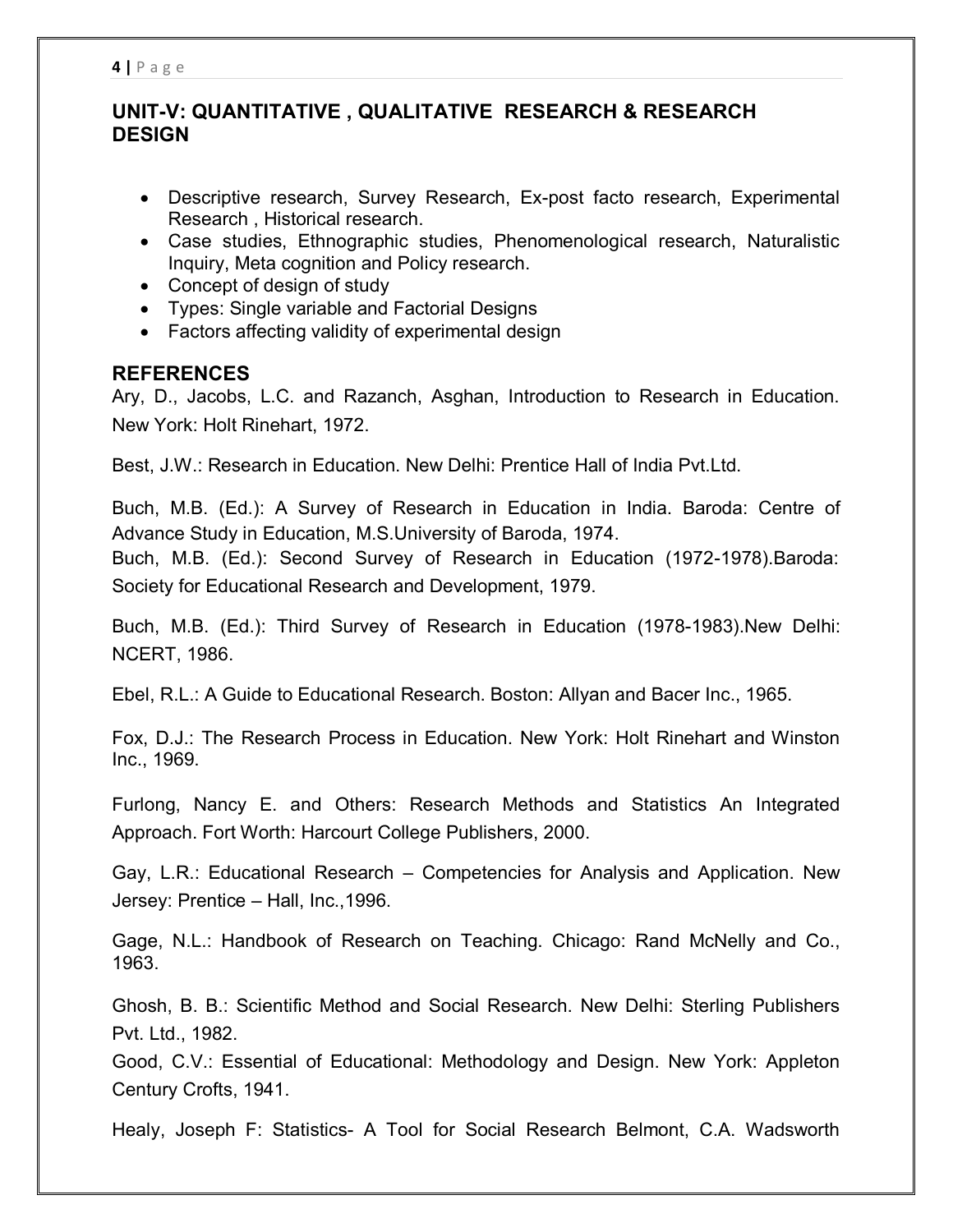#### **5 |** P a g e

publishing Company, 1999.

Helmstadter, G.C.: Research Concepts in Human Behaviour, Education, psychology, Sociology. New York: Meredith Corporation, 1970.

Husen, T. and Postlehwaite, T.N.: The International Encyclopaedia of Education (Vols. 1 to10) Research and studies. Britain: Pergaman Press,1985.

Kerlinger, Fred, N.: Foundations of Behavioural Research. Delhi: Surjeet Publication, 1978.

McGrath, J.H.: Research Methods and designs for Education.International Book Company, 1970.

Mitzel, H.E.: Encyclopaedia of Educational Research ( Vol 1to4). NewYork; The Free Press, 1982.

Mouly, George, J.: The Science of Educational Research. New Delhi: Eurasia Publishing House Pvt. Ltd., 1964.

Popper, K.R.: The Logic of Scientific Discovery. Routledge and Kegan Paul, 1959.

Kunker, P.J. and McGrath, J.E.: Research on human Behaviour- A Systematic Guide to Method. New York Holt Rinehart and Winston Inc.,1972.

Sharma, B.A., Prasad, R.D. and Satyanarayan, P.: Research Method in Social Sciences. New Delhi: Sterling Publishers Pvt. Ltd., 1985.

Sidhu, K.S.: Methodology of Research in Education, New Delhi: Sterling Publishers Pvt. Ltd., 1985.

Sprinthall, Richard C.: Basic Statistical Analysis. New Jersey prentice Hall, 1990.

Travers, R.M.W.: An introduction to Educational Research. New York: The McMillan Publishing Company, 1986.

Walizer, M.H. and Wiehir, P.H.: Research Method and Analysis- Searching for Relationships. New York: Harper and Raw Publishers,1978.

Wittrock, M.C.: Handbook of Research on Teaching. New York: McMillan Publishing Company, 1986.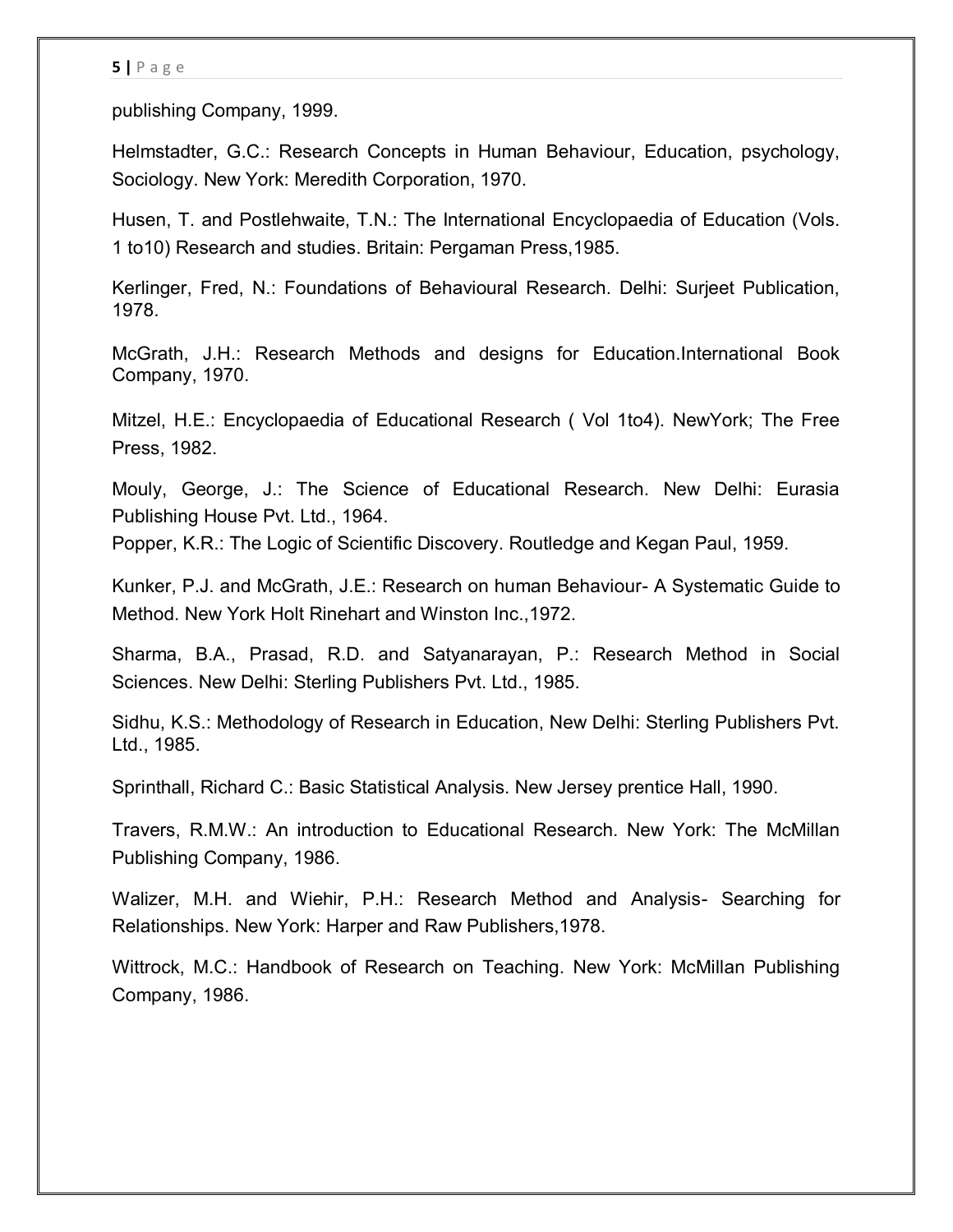#### **A2- RESEARCH DATA ANALYSIS AND INTERPRETATION MARKS 25**

#### **UNIT I: NATURE OF RESEARCH DATA IN EDUCATION**

- Interface between research tools & research data.
- Quantitative and Qualitative data
- Analysis of Qualitative data
- Issues of reliability and validity

#### **UNIT II: UNDERSTANDING BASIC EDUCATIONAL STAISTICS**

- Averages and Variability Measures, correlation, & plots.
- Levels of Measurement

#### **UNIT III: NORMAL PROBABILITY AND PARAMETRIC INFERENTIAL STATISTICS**

- Normal probability and its applications
- Sampling distribution of mean, sampling error, setting confidence intervals for population mean.
- Hypothesis testing: Levels of significance
- Critical value approach and p-value approach
- Type I and Type II errors in testing hypothesis. Two tailed and one tailed tests
- The t-test Independent and Correlated means.
- One Way ANOVA

#### **UNIT IV: FACTORIAL DESIGN ANOVA**

- Two way ANOVA of equal and unequal cell size
- ANCOVA- One way and two way with one or more covariates

#### **UNIT V: NON PARAMETRIC TESTS**

- Concept of non parametric tests, difference between parametric and non parametric tests
- One sample Chi square test: hypotheses of equality, proportion and normality.
- Two sample chi square test, Residual analysis
- one tailed and two tailed tests
- Testing null and directional hypotheses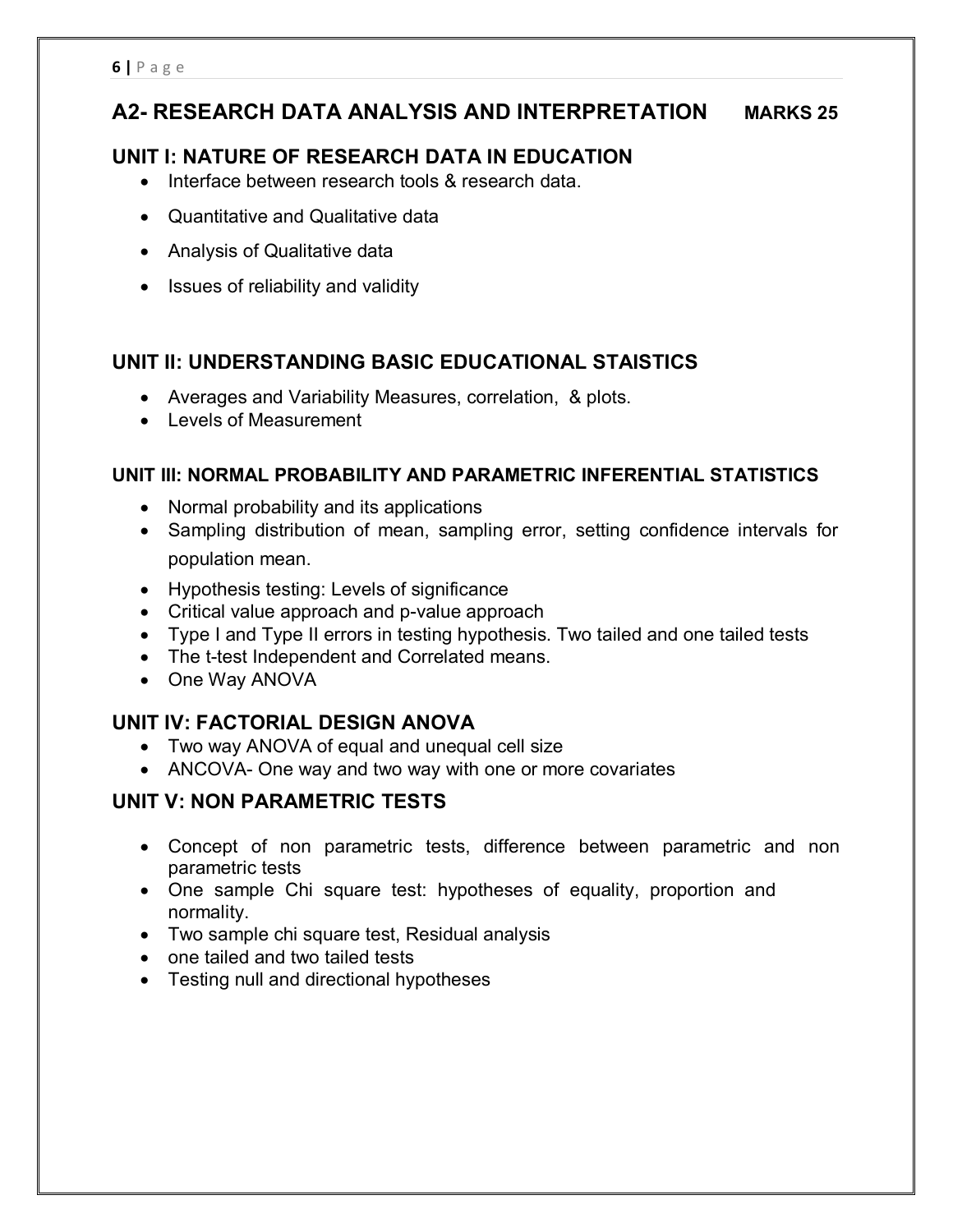#### **REFERENCES**

Aggrawal, Y. P: Statistical Methods: Concepts, Application and Computation. New Delhi: Sterling Publishing Private Limited, 1990.

Asthana, H.S. & Bhushan, B.: Statistics for Social Sciences. New Jersey: Prentice Hall of India, 2007.

Freedman,D., Pisani,R. and Purves R.: Statistics (Fourth Edition), Viva Books, 2011.

Freedman, D. A: Statistical Models Theory and Practice, Cambridge: Cambridge University Press, 2009.

Furlong, Nancy E. and Others: Research Methods and Statistics – An Integrated Approach. Fort Worth: Harcourt College Publishers, 2000.

Gage, N.L.: Handbook of Research on Teaching. Chicago: Rand McNelly and Co., 1963.

Garrett, H. E.: Statistics in Psychology and Education. Bombay: Vakils, Feffer and Simons Ltd, 1981.

Gay, L.R.: Educational Research – Competencies for Analysis and Application. New Jersey: Prentice – Hall, Inc., 1996.

George, D. and Mallery, P.: SPSS for Windows: Step by Step, VJ Books Inc,1999.

Guilford, J. P: Fundamental Statistics in Psychology and Education. Auckland: Mcgraw Hill International Book Company, 1981.

Healy, J.F: Statistics- A Tool for Social Research Belmont, C.A.Wadsworth publishing Company, 1999.

Johnson, Richard A. and Tsui, Kam-Wah: Statistical Reasoning and Methods. New York: John Wiley and Sons, INC, 1998.

Landau, S. and Everitt, B. S.: A Handbook of Statistical Analysis using SPSS, Chapman & Hall/ CRC Press Company, New York Washington D.C, 2004

Linguist, E.F.: Statistical Analysis in Educational Research. New Delhi: Oxford and IBH publishing Co., 1968.

Reddy, T. S. and Rao, P. B..: Research Methodology and Statistical Measurements. New Delhi: Reliance Publishing House, 1995.

Rout, S.K.: Educational Measurement Evaluation and Statistics, Navyug Publishers & Distributors, New Delhi, 2009.

Salkind, N.J: Encyclopedia of Measurement and statistics, vol.I, II, III, Sage Publications, New Delhi, 2007.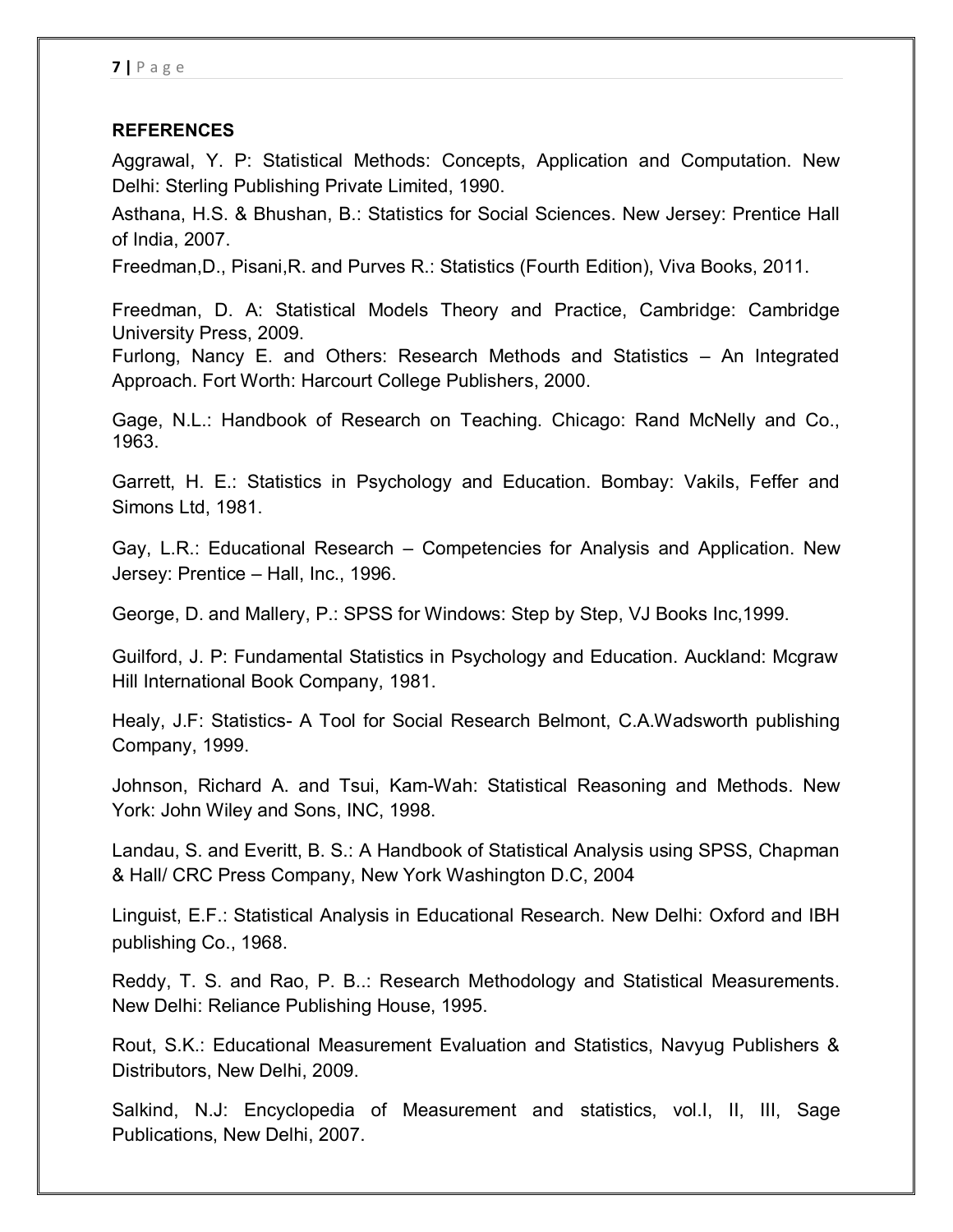Siegal, S: Non-Parametric Statistics for the Behavioral Science. New York: McGraw Hill Book Company, 1988.

Snedecor, G. W. & Cochran, W. G.: Statistics Methods. New Delhi: Oxford and IBH Publishing Co, 1968. Sprinthall, Richard C.: Basic Statistical Analysis. New Jersey: prentice

Sprinthall, Richard C.: Basic Statistical Analysis. New Jersey: Prentice Hall, 1990.

Walizer, M.H. and Wiehir, P.H.: Research Method and Analysis- Searching for Relationships. New York: Harper and Raw Publishers, 1978.

#### **PART B**

#### **SUBJECT SPECIFIC TOTAL SUBJECT SPECIFIC**

#### **B1 - PHILOSOPHICAL PERSPECTIVE OF EDUCATION Marks 12**

#### **UNIT I: - PHILOSOPHY OF EDUCATION**

 Meaning, Functions, Scope and Role of the Philosophy of Education. Relationship between education and philosophy

#### **UNIT II: THEORY BUILDING**

- Concept, types and characteristics of Proposition and Assumption
- Concept, Types and Structure of Inference.
- Process of Theory building.

#### **UNIT III: SCHOOLS OF INDIAN PHILOSOPHY**

 Study of traditional Indian schools of Philosophy: Sankhya, Vedanta, Nyaya, and Yoga with Special Reference to their Basic Tenets and their Educational Implications for Aims, Curriculum and Methodology of Education.

#### **UNIT IV: SCHOOLS OF WESTERN PHILOSOPHY**

 Study of Idealism, Naturalism, Realism, Pragmatism, Existentialism, Logical Empiricism Philosophies, with Special Reference to their Basic Tenets and Educational Implications for Aims, Curriculum and Methodology of Education.

#### **UNIT V: EDUCATIONAL THOUGHTS OF PROMINENT PHILOSOPHERS**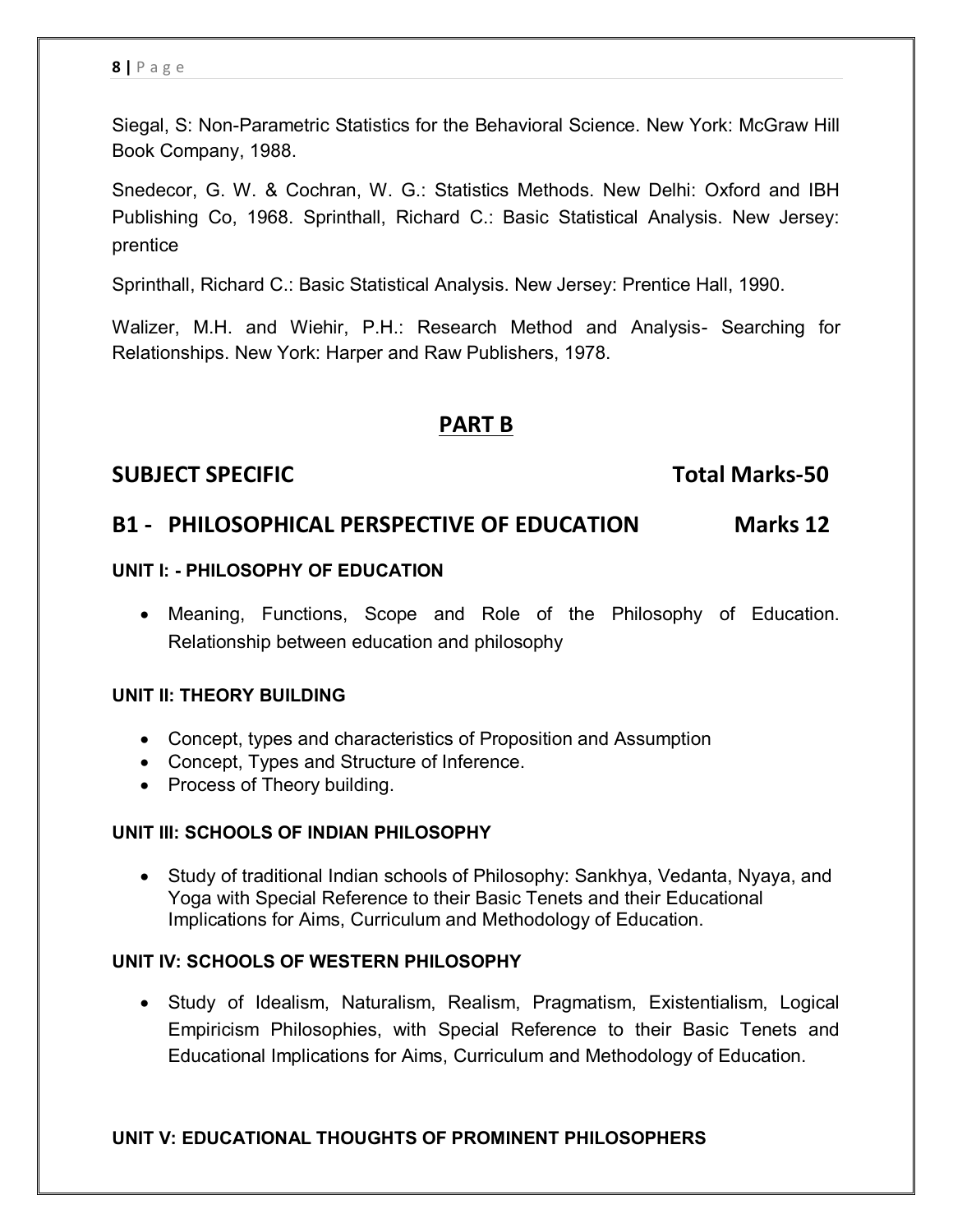- Indian Philosophers: Tagore, Aurobindo and Krishnamurti.
- Western Philosophers: Rousseau, Russell and Dewey.

#### **REFERENCES**

Agrawal, S.K.: Shiksha ke Darshnic Evam Samaj Shastriya Siddant, Modern Publishers, Meerut, 1981. Belford, T.O.: Toward a Philosophy of Education, New York: Holt Rinehart, 1969.

Aurobindo Society: Teaching of Aurobindo, Aurobindo Society, Pondicherry,1952.

Brubacher, L.S.: Modern Philosophies of EducationMcGraw Hill Co. New York,1962.

Butler, L.D.: Four Philosophies, Harper, New York ,1951.Butler, J.D. *Four Philosophies and their practice in Education and Religion*, Third Edition, NewYork, Harper and Row co., 1968.

Brubacher, J.S. *Modern Philosophies of Education*, New Delhi-Bombay. Tata McGraw-Hill Publishing Co. Pvt. Ltd., 1950.

Canker, W.: Hindu Personality of Education.Tagore, Gandhi, Aurbindo,Manohar Book Service, New Delhi: 1976.

Cohen, Brenda: Educational Thought: An Introduction London: MacMillan Co., London, 1969.

Cohen, M.R. & Nagle, E.: Introduction to Logic and Scientific Method Delhi: Allied Publishers, 1984.

Connor, D.J.: Introduction to Philosophy of Education, London, Rutledge and Kegan Paul. Copi, I.M.: Introduction to Logic London: Macmillan Co., 1968.

Dutt, R.P.; India today and Tomorrow. People Publishing House, Delhi,1955.

Elmhrist, L.K.: Rabindra Nath Tagore, John Murrey, London,1961.

Gaind, D.N. and Sharma, R.P.: Shiksha ke Siddhant, Universal Publishers, Agra,1964.

Gokhale, B.G.: Indian Thought Through the Ages, Asia Publishing House, Bombay,1961.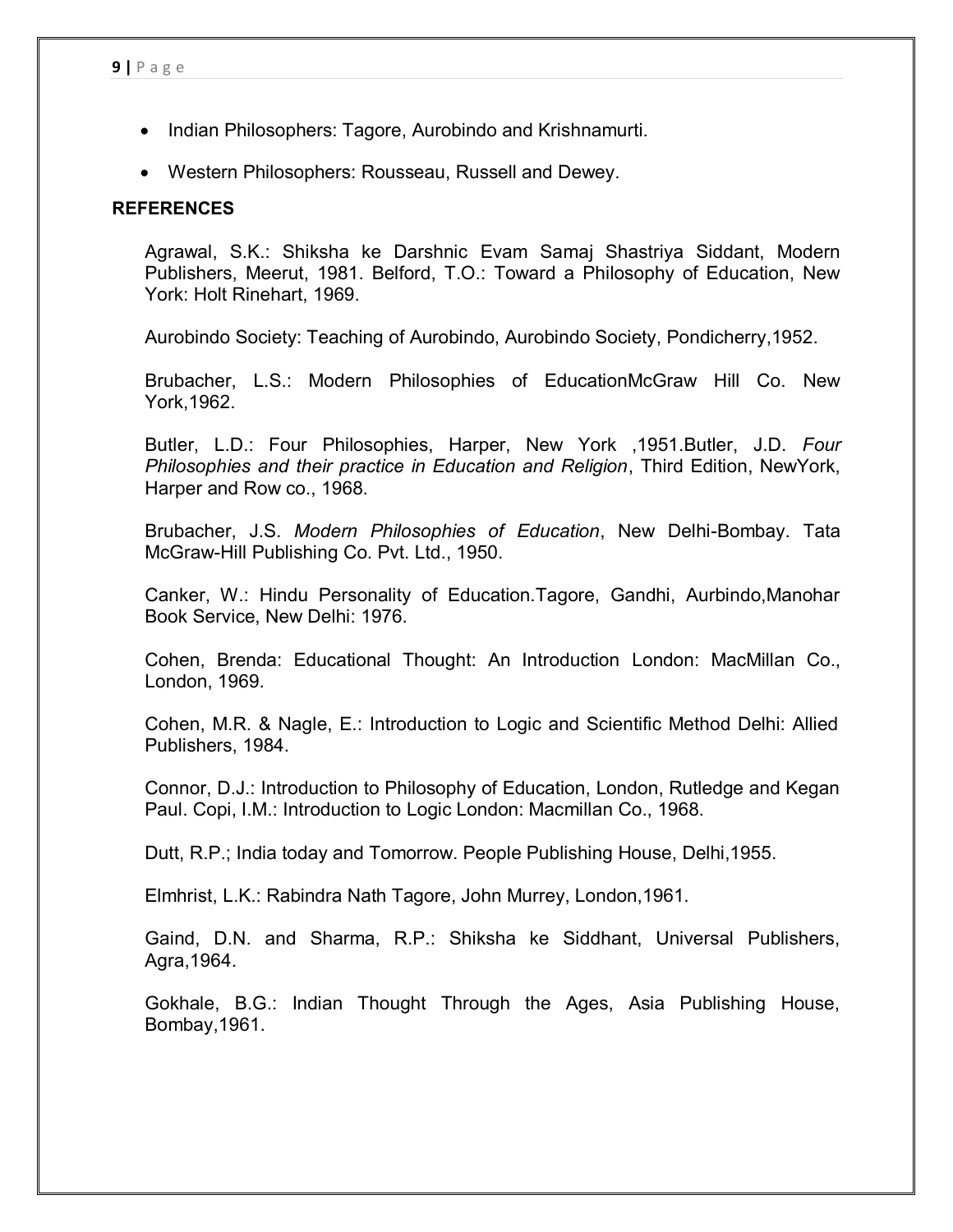#### **B2 - PSYCHOLOGICAL PERSPECTIVES OF EDUCATION Marks 13**

#### **UNIT I: PSYCHOLOGICAL ORIENTATION TO EDUCATION**

- Concerns of Education Psychology.
- The methods used in educational psychology.

#### **UNIT II: HUMAN DEVELOPMENT AND ITS THEORIES**

- Concept and aspects of Human development, Implications for teaching learning process, Stages of Human development,
- Development task theory
- Cognitive development theory Moral development theory
- Language development theories- Behaviouristic, Nativist and Interactionist

#### **UNIT III: THEORETICAL APPROACHES TO LEARNING**

- Bandura's Social Learning, Cognitive and Social cognitive Theories, Constructivist Theories of Bruner and Vygotsky
- Experiential learning of Kolb
- Information processing of Norman, Hull's reinforcement theory,
- Tolman's theory of learning and Levin's field theory.

#### **UNIT IV: PERSONALITY THEORIES**

- Concept, nature, dynamics and structure of personality.
- Theories of personality- Psychoanalytical (Classical and Neo-Freudian), Humanistic (Roger and Maslow), Biological and Genetic (Eysenck), Trait Theory (Allport), Big Five Factor Theory. Personality Traits by Carl Jung. Type Theories: Galen Kretchmer, Sheldon, Spranger Trait Theories. Allport, Cattell, Eysenck and Educational Implications of these Theories.
- Assessment of personality- Different methods of assessment, difficulties in assessment. Trait approach, Holistic approach and projective techniques-. Rorschach Inkblot Test, Thematic Apperception Test (TAT), Picture Completion Tests, Different standardized tests and inventories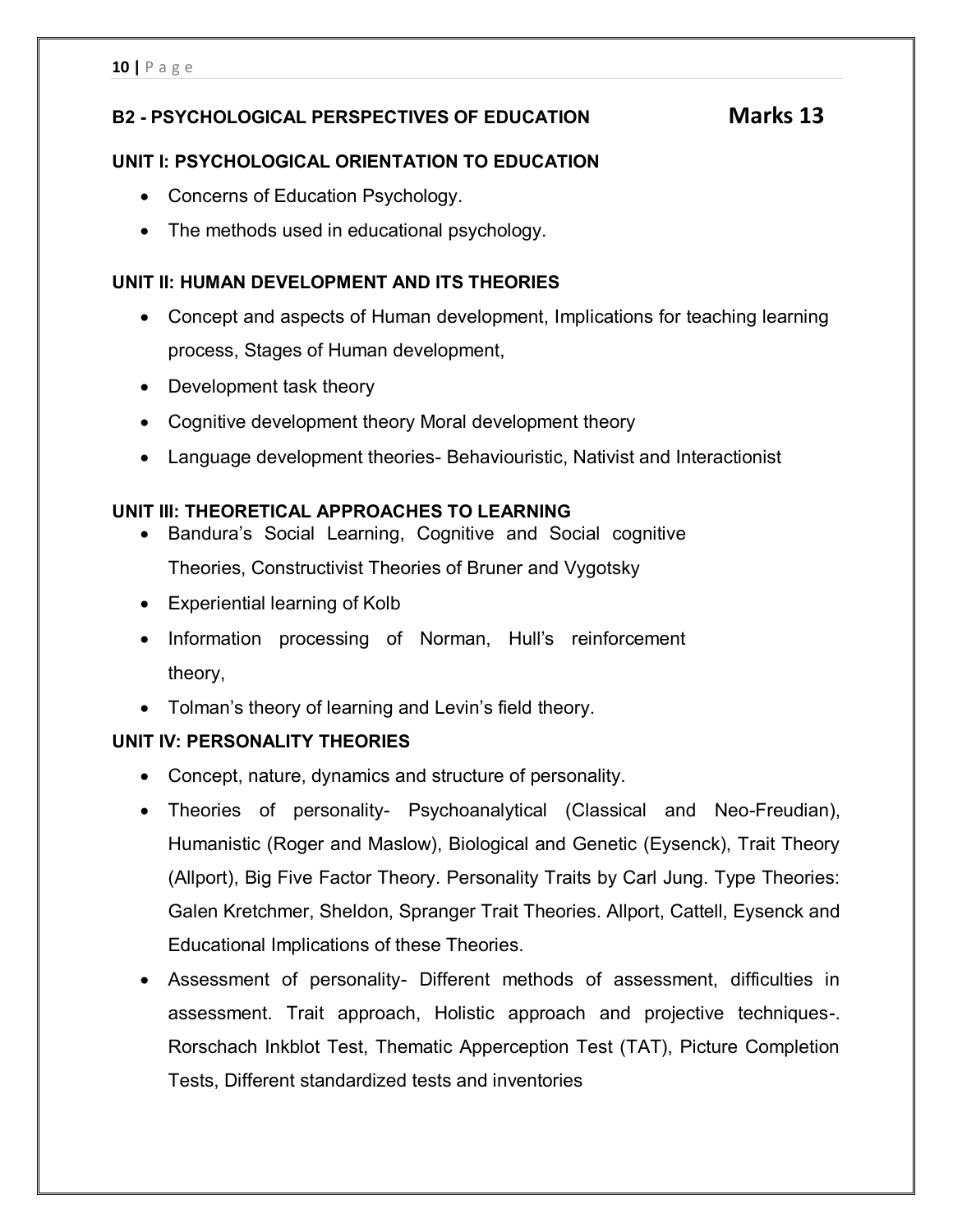#### **UNIT V: MENTAL HEALTH AND HYGIENE**

- Concept of Adjustment and Mental Health, characteristics of a mentally healthy person, school and classroom practices for enhancing adjustment and mental health among the students.
- Mechanisms of adjustment, its positive and negative effects, types of adjustment problems among students.
- Frustration, Conflict, and anxiety- meaning and management.

#### **REFERENCES**

Allport, G.W.: Personality. New York: Holf, Rinehart and Winston, 1937.

Arkoff, Abe: Adjustment and Mental Health. New York: McGraw Hill book Company, 1968.

Asubel, D.P : Educational Psycholgy, A Cognitive View. New York: Holt, Rinehart and Winston, 1968.

Boring, E. G.: A History of Experimental Psychology. Bombay: The Times of India Press,1969.

Brown, C.W. and Ghiselli, E.E.: Scientific Method in Psychology. N.Y.: McGraw Holt Co,Inc,1951.

 Cattell, R.B.: Description and Measurement of Pesonality. Yonkers: Word Book Company, 1946.

Chauhan, S.S.: Advanced Educational Psychology. New Delhi: Vikas Publishing House Pvt. Ltd., 1998.

Dandpani, S.: A Textbook of Advanced Educational Psychology.New Delhi: Anmol Pvt. Ltd., 2000.

 Dash, M.: Educational Psychology. New Delhi, 1991. Flaherty, Charles, E. et al.: Learning and Memory. Chicago: Rand McNally College Publishing Company, 1977.

 Frestner, C. B. & Skinner, B. F.: Schedules of Reinforcement. New York: Appleton Century-Crofts,1957.

Garne, R.M.: The conditions of Leaning. New York : Holt Rinehart and Winston, 1965.

 Guilford, J. P. and Hoepfner, R: The Analysis of Intelligence. New Delhi: McGraw Hill Book Co ,1971.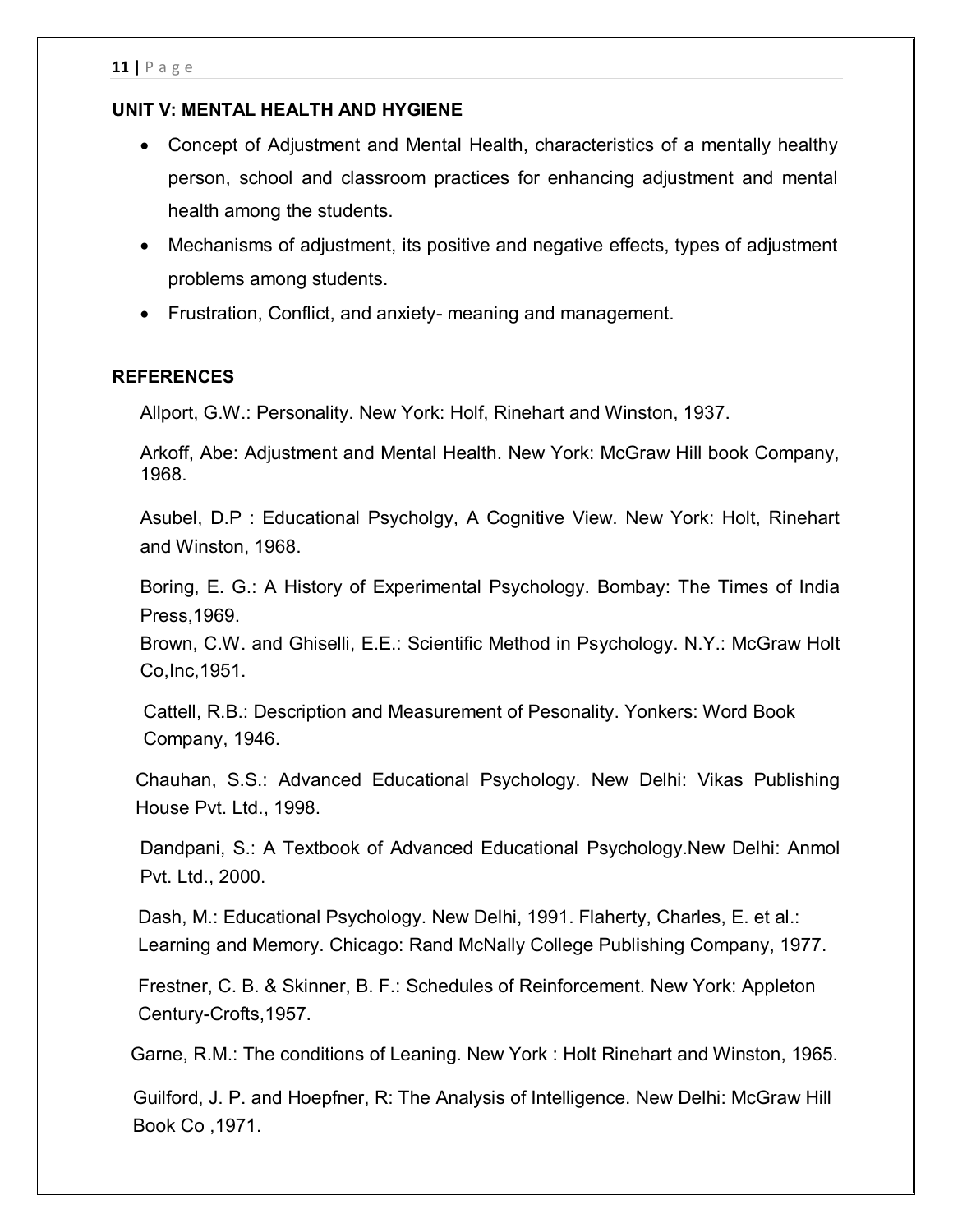Guilford, J. P.: The Nature of Human Intelligence. New York: McGraw hill Book Co,1937.

Guthrie, E. R.: The Psychology of Learning. New York: Harper, 1935.

 Hilgard E. R. and Marquis, D. G.: Conditioning and Learning. New York: Appleton Century,1940.

Hilgard, E. R., Atkinson, R. C. and Atkinson, R. L : Introduction to Psychology (5th Ed.). New York: Harcourt Brace Jovanovich, Inc. 1971.

Hilgard, Ernest . and Bowe, Gadon, H.: Theories of Learning. New Delhi: Prentice Hall of India Pvt. Ltd.,1977.

Hurlock, E. B.: Adolescent Development. New York: McGraw Hill Book Co,1959.

Kundu, C.L. and Tutoo, D.N.: Educational Psychology. New Delhi: Sterling Publishers Pvt. Ltd., 2000.

Lewin, K.,: Dynamic Theory of Personality. New York: McGraw Hill,1936.

Macguigan, F. J: Experimental Psychology. New Delhi: Prentice Hall of India Private Limited,1990.

Martin, D. N.: Doing Psychological Experiments. Australia: Wadswort Publishers,

2000. Marx, M. H.: Learning Theories. New York: Macmillan, 1971.

Mathur, S.S.: Educational Psychology. Agra: Vinod Pustak Mandir, 2000.

Munn, N. L: Psychology-The Fundamentals of Adjustment (2nd Ed.). Boston: Honghton Mifflin & Co, 1951.

Ormrod, J.E.: Human Learning –Principles, Theories and Education Implications. New York: Merrill Publishing Company, 1990.

Pal, H. R.: Advanced Educational Psychology (Hindi). New Delhi: Directorate of Hindi Medium Implementation, 2006.

 Pal, H. R. , Pal, R. and Devara, R.: Experimental Educational Psychology. Delhi: Directorate of Hindi Medium Implication,Delhi University , 2011. Pervin, L. A.: Personality - Theory and Research. New York: John Wiley & Sons Inc,1993.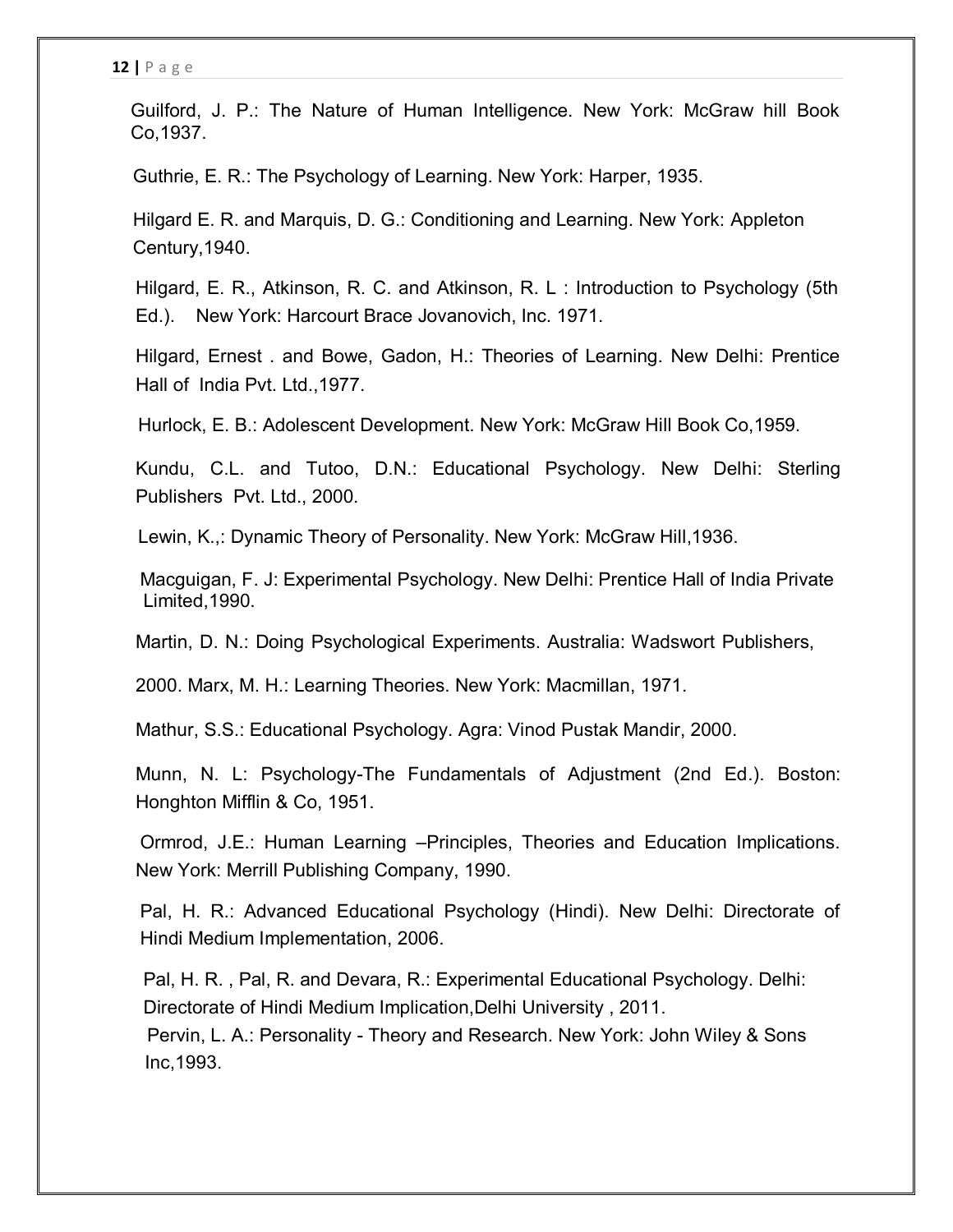Piaget J. & Inhelder, B.: The Psychology of Child. New York: Basic Books,

1969. Postman, L. and Egan, J. P. : Experimental Psychology. New York:

Harpe,1949.

Rao, S.N.: Educational Psychology. New Delhi: Wiley Easetern Ltd., 1990.

Sternberg, R. J : The Triarchic Mind - A New Theory of Human Intelligence. New YorkPenguin Books,1989.

 Woodworth, R.S. and Schloberg: Experimental Psychology. New Delhi: Oxford and IBH Publishing, 1971.

#### **B3- SOCIOLOGICAL PERSPECTIVES OF EDUCATION Marks 12**

#### **UNIT I: INTRODUCTION**

- Definition and scope of Sociology of Education
- Interrelationship between sociology and education
- Conceptualizing Education: Society, Culture, Socialization and Education
- Education as a Social Institution; its Historical Evolution and Contemporary Forms.

#### **UNIT II: SOCIOLOGICAL PERSPECTIVES IN EDUCATION**

- Meaning, Nature, Scope and Approaches to Sociology as well as its Relationship with Education.
- Theoretical perspectives on education as a social system: Structural-Functional School, Conflict School, Symbolic Interactionism (special reference to Emile Durkhiem, John Dewey, K. Mannheim, Karl Marx and T. Parsons)
- Status and Development of sociology of Education in the West and in India.
- Researches in Sociology of education in India.

#### **UNIT III: AGENCIES OF EDUCATION IN INDIA**

- Education and the Family, Education and the Community, Concept of the Community Schools;
- Politics and Education; Economy and Education.

#### **UNIT IV: EDUCATION AND SOCIAL PROCESSES**

 $\bullet$  Equation of the contract of the contract of  $\mathbb{E}_{\mathbb{E}_{\mathbb{E}_{\mathbb{E}_{\mathbb{E}}}}}$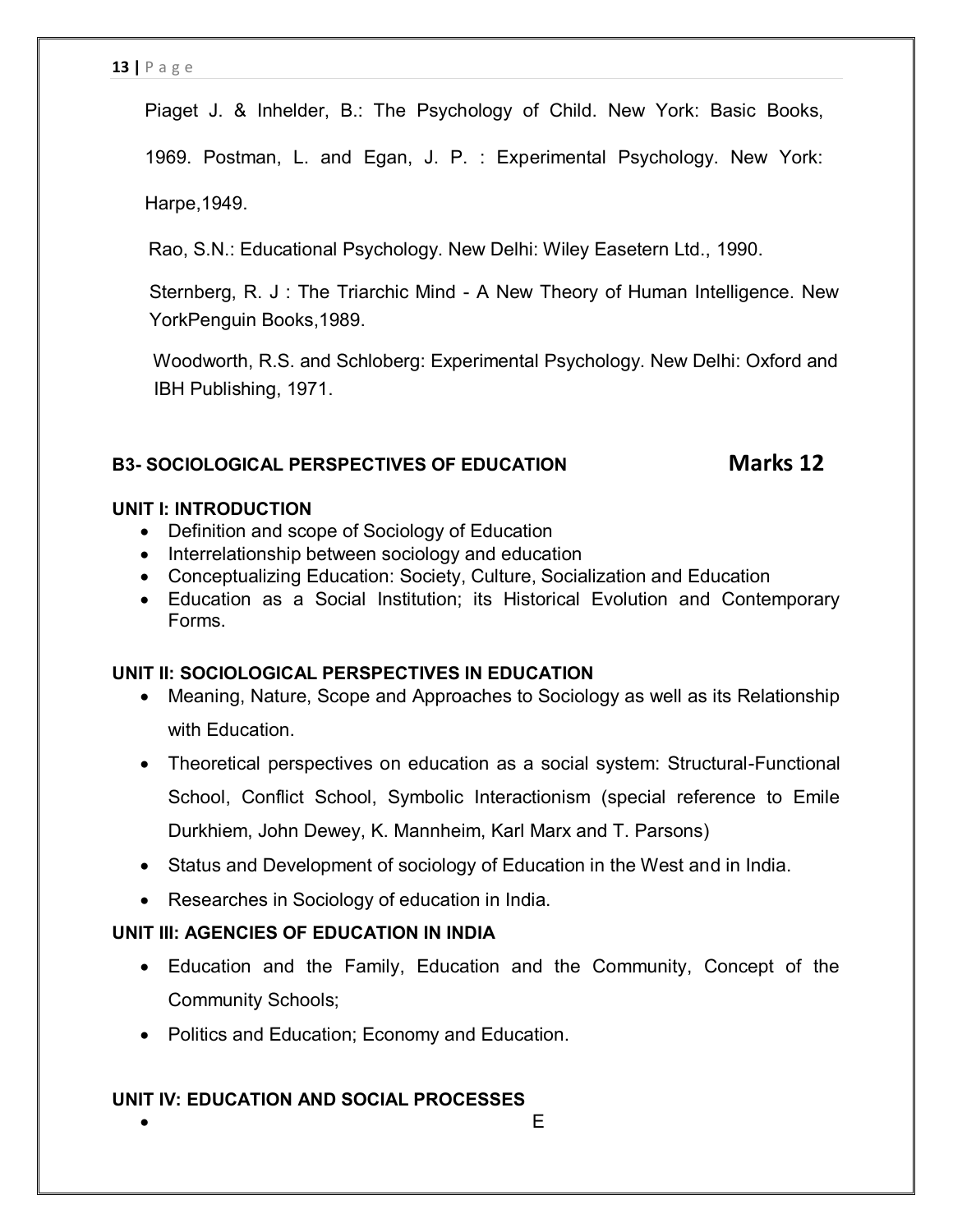#### **14 |** P a g e

ducation and Social Stratification

| odernization and Social Processes |  |
|-----------------------------------|--|
|                                   |  |
| ducation and Social Change        |  |
|                                   |  |
| ducation and Social Mobility      |  |

#### **UNIT V: PROTECTIVE DISCRIMINATION AND EDUCATION**

- Constitutional Ideals- Social equity and equality of educational opportunities
- Addressing education deprivation of SC/ST/OBC/women/ Rural Population.

#### **REFERENCES**

Anderson, W.A. and Parker, F.B.: Society-Its Organisation and Operation. New Delhi: Affiliated East West Press (Pvt. Ltd.0, 1966.

Bell Robert R. (Ed.): The Sociology of Education: A Source Book. Dossey Press, Haramood, Illinois, 1962.

Bernbanum, Gerald: Knowledge and Ideology in Sociology of Education. London: McMillan Press, 1977.

Blackledge, David and Hunt, Barry: Sociological Interpretations of Education. London: Croom Helm, 1985.

Brown, F.J.: Educational Sociology. New York: Prentice Hall Inc., 1961.

Bruner, J.S.: The Process of Education. Delhi: Atmaram and Sons, 1964.

Cook, L.A. and Cool, E.E.A.: sociological Approach to Education. New York: McGraw Hill, 1960.

Gore, Desai and Chitnis (Eds.): Papers in the Sociology of Education in India. New Delhi: NCERT, 1967.

Mannheim, K. and Steward, W.A.C.: An Introduction to Sociology of Education. London: Routledge and Kegam Paul, 1962.

Ottaway, K.C.: Education and Society. London: Routledge and Kegam Paul, 1955.

Parsons, T.: The Social System. New York: Free Press, 1951.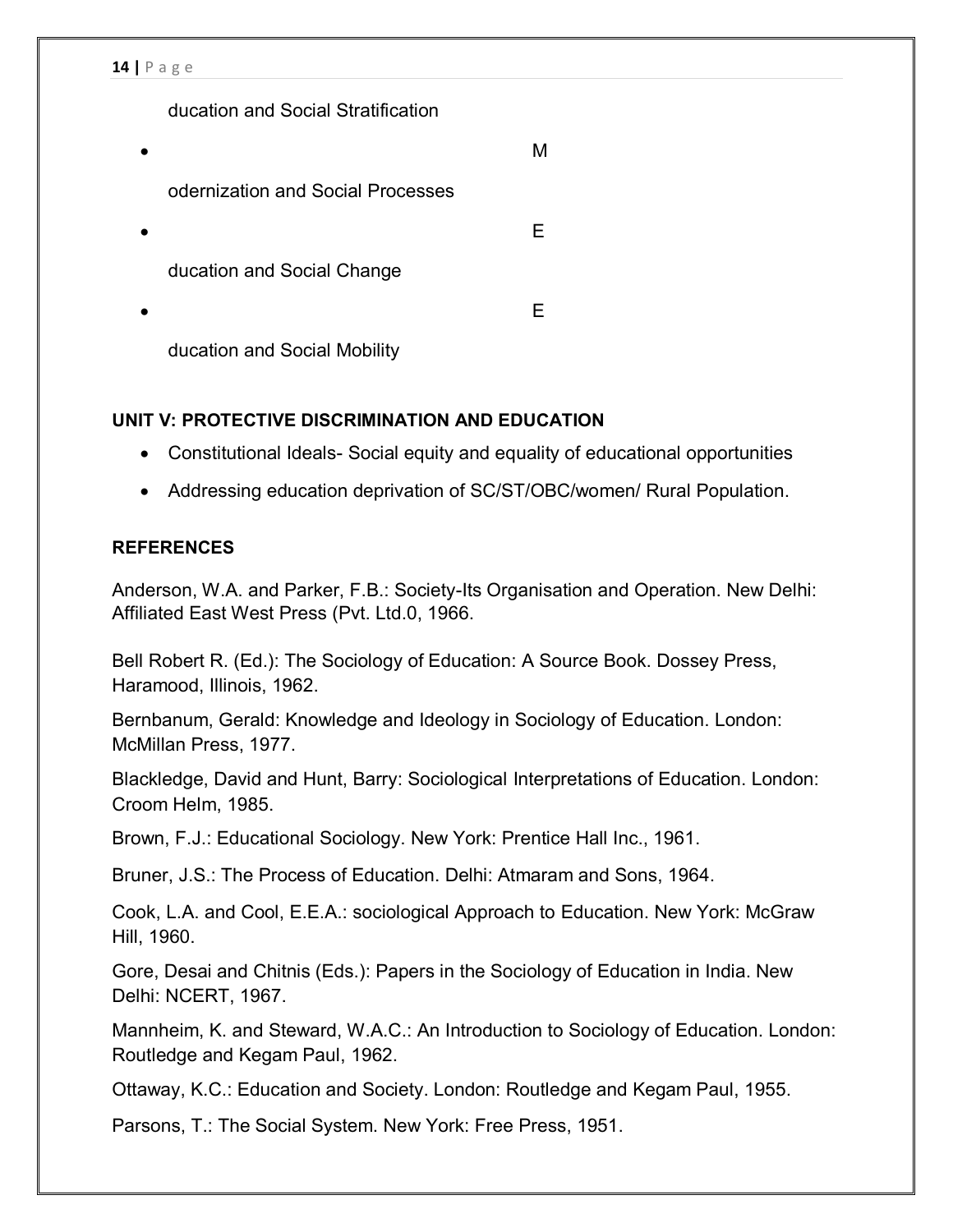Ruhela, S.P. (Ed.): Social Development of Educability in India. Delhi: Jain Brothers, 1969.

R.G. Burgess: Sociology, Education and Schools: An Introduction to the Sociology of Education. London B.T. Bastford Ltd., 1986.

Shukla, S. and Kumar, K. (Eds.): Socialogical Perspectives in Education: A Reader. Delhi: Chanakya Publications, 1985.

Singh Yogendra: Social Stratification and Change in India. New

#### **B4- CONTEMPORARY ISSUES IN INDIAN EDUCATION Marks 13**

#### **UNIT I: EDUCATIONAL ACCESS, QUALITY AND EQUITY**

 Free, universal and compulsory school education: SSA and RMSA-provisions, crisis, challenges and remedies. Vocational education, and education for entrepreneurship. Higher Education: Access, quality and equity concerns.

#### **UNIT II: EDUCATION FOR UNIVERSAL VALUES**

 Peace, environment and humanitarian concerns, Life Skills and education, Paradoxical trends (alienation-integration, local-global, altruism-consumerism, etc.), Ethics Education. Education for democratic living, Education for universal human values

#### **UNIT III: COLLEGE CAMPUSES AND ISSUES OF PARTICIPATION**

- Campus disturbances: Students unrest, Menace of ragging, student entitlements.
- Education and the masses: Public-private partnership, Community participation in functioning of institutions- SMCs, PTAs, etc., Mass concerns (medium of education, drop-outs etc., weakening of informal agencies). Professional bodies in Teacher Education.

#### **UNIT IV: MANAGEMENT FOR EXCELLENCE**

- Online provisions Entrance, teaching learning and evaluation, Knowledge
- Networks (NKC), Institutional websites as MIS, ODE, Quality of Education:
- Selection of Teachers, Examination reforms (CCE), Assessment and Accreditation of institutions (NAAC), Role of statutory bodies (NCTE, RCI), Autonomous bodies (NCERT, UGC) and regulation of institutions (NKC), Choice based credits, Internationalization and Credit transfer.